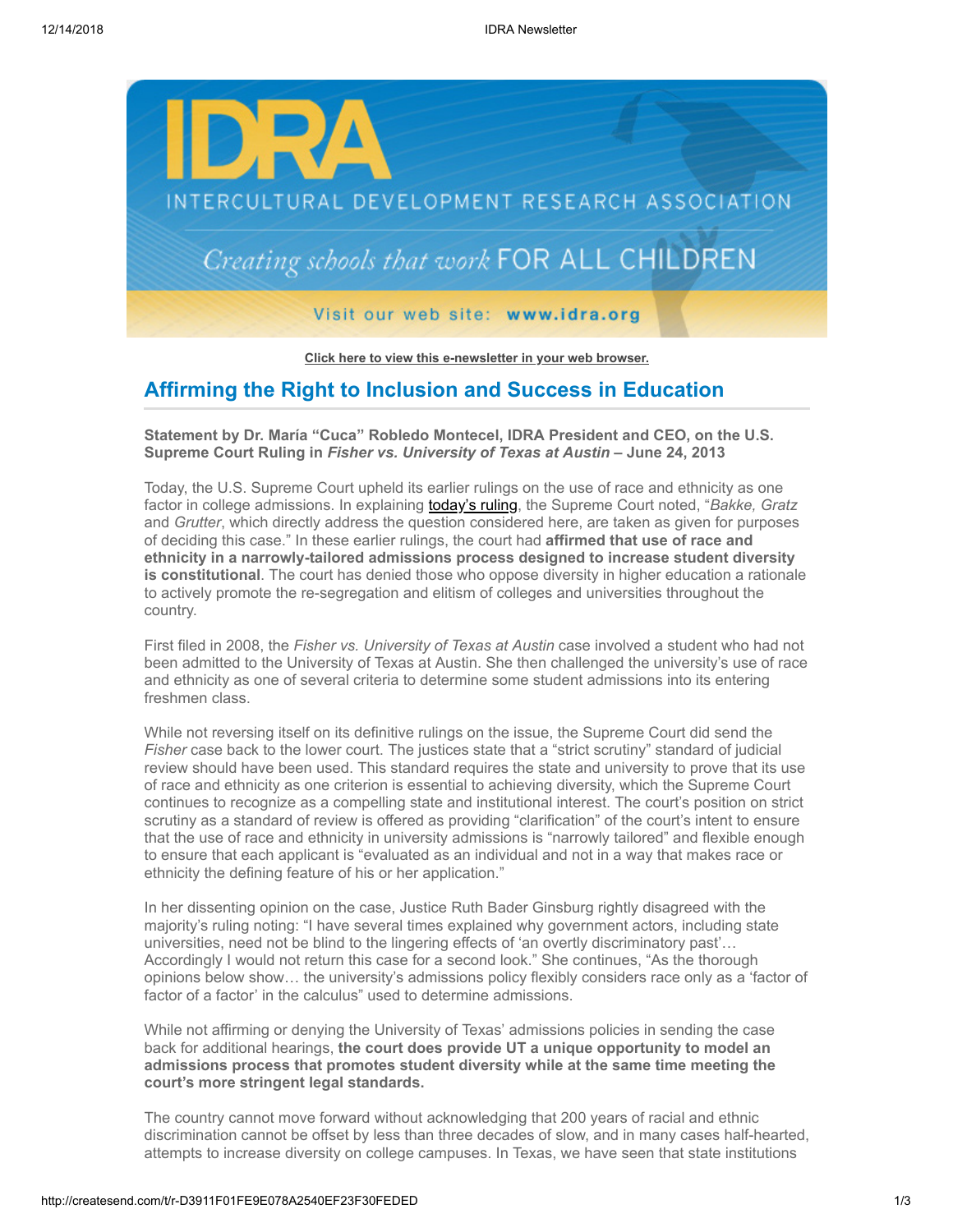## 12/14/2018 IDRA Newsletter

have crept at a snail's pace to expand opportunities for all students but are suddenly quick to respond to signals suggesting they can return to exclusionary strategies.

We cannot return to exclusionary strategies. The Lumina Foundation's report released last week indicates that almost two-thirds of U.S. jobs will require postsecondary education by the year 2020. The report points to the benefits of college graduates on our economy, democracy and communities: "We are all diminished as Americans by an education system that effectively rations postsecondary opportunity based on people's skin color, income or family status" (2013) The Lumina Foundation reports that Texas' rate of college attainment is "well below the national average." Census data show that Texas ranks 30th for adults (25 or older) who have bachelor's degrees, with 26.1 percent compared to 38.7 percent in the top ranked state (Massachusetts) (Thomas, 2012). Certainly this argues for an expanded, intentional effort to prepare more students to get into and succeed in college. Some states and communities have demonstrated that using multiple indicators enhances not only racial and ethnic diversity, but also the social and intellectual diversity of their student bodies and faculties (Levine & Ancheta, 2013).

As we noted in IDRA's statement regarding the *Grutter* case over 10 years ago, **the solutions to ensuring equitable student access lie in changing from a perception of exclusion and failure to a vision of inclusion and success.** Inclusion will lead us in new and innovative directions that create access and success for the benefit of all.

IDRA's [Quality Schools Action Framework™](http://idra.createsend1.com/t/r-l-beyhll-l-d/) brings together what is known about how to make sure that all of our students graduate from high school prepared for college success. The framework focuses change on the system indicators that research and experience say matter, including fair funding and high quality curricula that prepares students for 21st century opportunities. A vision of inclusion and success demands that all students of all backgrounds and financial circumstances be prepared to enter and graduate from college. And it demands that our colleges and universities adapt to welcome students and provide the supports needed for them to graduate. Their future is our best legacy.

## **See Also**

## [Supreme Court's ruling in the Fisher case](http://idra.createsend1.com/t/r-l-beyhll-l-o/)

[MALDEF Statement: "U.S. Supreme Court Affirms Consideration of Race by Universities, But](http://idra.createsend1.com/t/r-l-beyhll-l-b/) Requires Further Court Review of UT-Austin's Admission Plan"

[NAACP Statement: "Statement of Sherrilyn Ifill, President & Director-Counsel of the NAACP Legal](http://idra.createsend1.com/t/r-l-beyhll-l-n/) Defense and Educational Fund, Inc. on the Court's Decision in Fisher v. University of Texas"

**References**

[Horn, C.L. & S.M. Flores. Percent Plans in College Admissions: A Comparative Analysis of Three](http://idra.createsend1.com/t/r-l-beyhll-l-p/) States' Experiences (Cambridge, Mass.: The Civil Rights Project at Harvard University, 2003.)

[IDRA. "Affirmative Action: A Vision of Inclusion," an IDRA Statement \(San Antonio, Texas:](http://idra.createsend1.com/t/r-l-beyhll-l-x/) Intercultural Development Research Association, March 4, 2003).

Levine, F.J. & A.N. Ancheta. "The AERA et al. Amicus Brief in Fisher v. University of Texas at [Austin: Scientific Organizations Serving Society," Educational Researcher \(April 2013\) Vol 42, No](http://idra.createsend1.com/t/r-l-beyhll-l-m/) 3.

[Lumina Foundation. A Stronger Nation through Higher Education \(Washington, D.C.: Lumina](http://idra.createsend1.com/t/r-l-beyhll-l-c/) Foundation, June 13, 2013).

Robledo Montecel, M., & C. Goodman (eds). Courage to Connect: A Quality Schools Action [Framework™ \(San Antonio, Texas: Intercultural Development Research Association, 2010\).](http://idra.createsend1.com/t/r-l-beyhll-l-q/)

[Thomas, G.S. "State rankings of high school and college graduation rates," American City](http://idra.createsend1.com/t/r-l-beyhll-l-a/) Business Journals (December 27, 2012).

[U.S. Commission on Civil Rights. Toward an Understanding of Percentage Plans in Higher](http://idra.createsend1.com/t/r-l-beyhll-l-f/) Education: Are They Effective Substitutes for Affirmative Action? (Washington, D.C.: U.S. Commission on Civil Rights, April 2000).